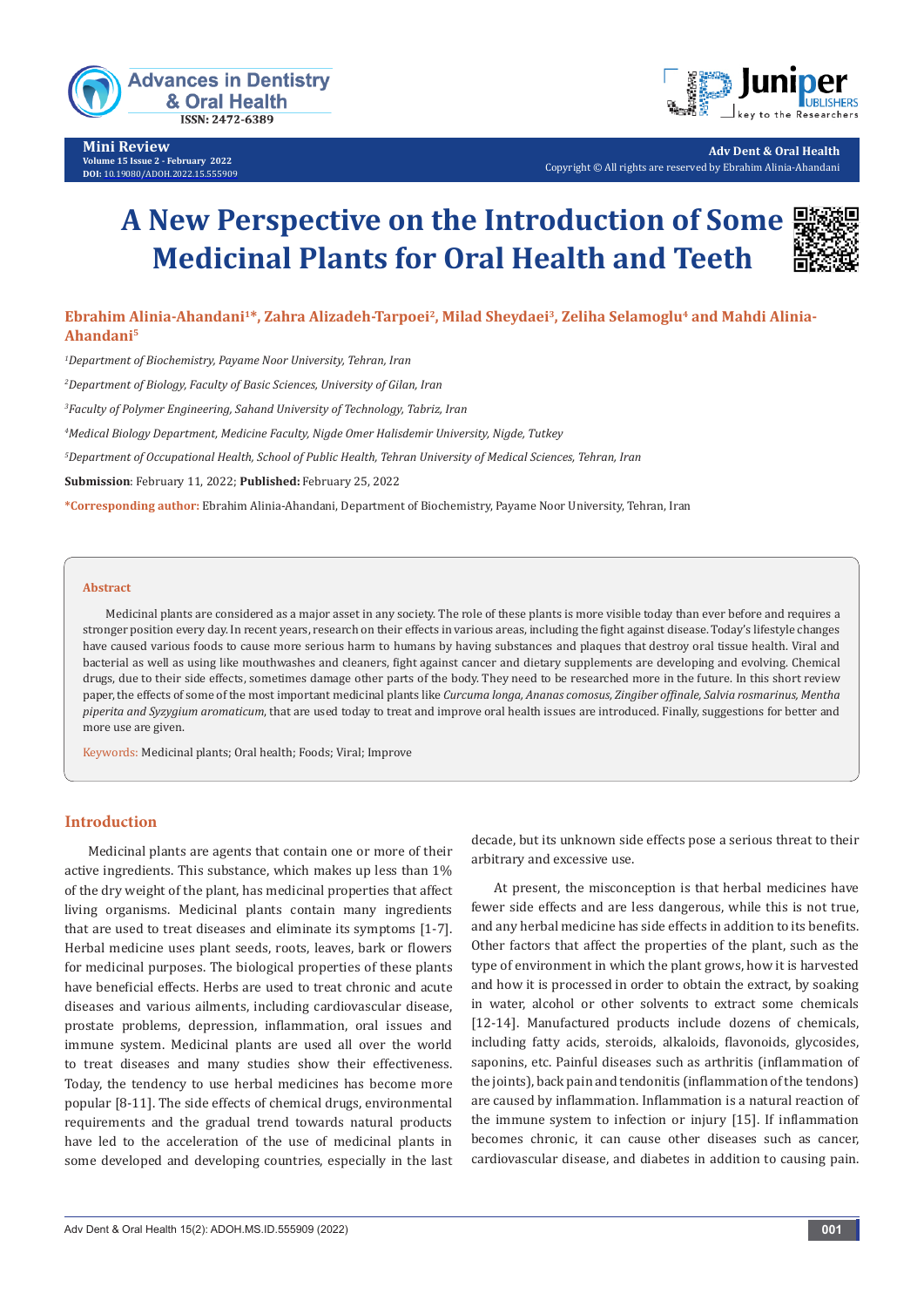In the following, we will introduce you six medicinal plants that are often used as natural pain relievers.

# **Tumeric** *(Curcuma longa)*

Turmeric or Currant (Scientific name: *Curcuma longa*) is a type of known plant and spice. Turmeric belongs to the genus of *Liliopsida*, the order of *Zingiberales*, the genus of *Zingiberacea*e, and the *curcuma* species [16-19]. Turmeric powder is a dark yellow color that is one of the most widely used spices in the world. The main habitat of this plant is India and Iran, also it is the main part of the famous curry spice. This plant is one of the most powerful antioxidants and reduces inflammation in the body, repairs the skin and improves cognition (memory) [20,21]. Turmeric, due to its richness in a chemical called curcumin, improves insulin resistance in diabetics, neutralizes excess blood insulin, and thus prevents fatigue caused by low blood glucose and reduced appetite and weight. In traditional medicine, turmeric is used to relieve the pain of arthritis and oral health; Because this plant contains an antioxidant called Curcumin. According to studies, curcumin can overcome cytokines (proteins that are secreted following the inflammatory process) and be an effective analgesic [22,23]. Prostaglandins are produced in various tissues of the body in response to tissue damage or infection and as part of the healing process. They cause inflammation, pain and fever. Therefore, curcumin can also have analgesic effect by inhibiting the effect of prostaglandins. Curcumin is also effective in reducing pain associated with autoimmune disorders and tendonitis [24].

#### **Pineapple (Ananas comosus)**

Pineapple is known as a fruit and herb that is generated from southern Brazil and Paraguay. Its size is 1-1.5 meters and the size of the ridge on it is up to 30-100 centimeters. This fruit would be called hincarp in horticulture [24-26]. It is a perennial plant belonged to the tropics of the Americas. It has prickly and pleasant fruits; In Cuba, Puerto Rico and Hawaii, pineapple is extended. The fruit and flesh of the fruit are highly canned [26]. Also in the Philippine Islands, thorny leaves are used to weave threads. According to the FAO in 2019, Brazil, Thailand, Philippines, Costa Rica and India are the largest producers of pineapples. Bromelain is an enzyme extracted from pineapple stems. It contains prostaglandin levels. Prostaglandins are lipid compounds that have hormonal-like effects in the body and therefore can have different effects depending on the type of receptors to which they bind. If you have arthritis, diseases related to musculoskeletal stress, such as temporomandibular joint syndrome, or traumarelated inflammation, bromelain can help and relieve pain. Reduce. This enzyme is also found in fresh pineapple fruit. Bromelain can also help repair and improve muscle and connective tissue and also has a great researched effect on oral health [27].

#### **Ginger** *(Zingiber officinale)*

Ginger (*Zingiber officinale*), (from Middle Persian Sangipel, also in some ancient texts named as Shengvir) is a flowering

plant of the ginger family, the stem of which is used as a spice or medicinal plant in traditional medicine [28,29]. This plant is native to Southeast Asia. Their flowers are yellowish green with purple edges and creamy spots and small, conical and dense spike flowers that emerge from the stem in summer. The main ingredients of ginger include sugars (from 50 to 70%), fats (from 50 to 70%). Up to 18%), oleoresin (from 4 to 7.5%) and caustic compounds (from 1 to 3%). 1 tablespoon of fresh ginger (ie 6 g) contains 5 calories, 1 g of carbohydrates and a very small amount of fat., protein and fiber. Drinking ginger tea helps relieve colds and congestion caused by colds and can get better effects on oral health. On the other hand, taking supplements containing ginger is effective in reducing pain [30]. Ginger relieves pain caused by arthritis by lowering prostaglandin levels. Some studies show that ginger can reduce pain and inflammation more effectively than non-steroidal anti-inflammatory drugs such as aspirin [31,32].

#### **Rosemary** *(Salvia rosmarinus)*

Roman rosemary *(Salvia rosmarinus)*, a perennial woody plant with fragrant, evergreen, needle-like leaves and white, pink, purple or blue flowers, is native to the Mediterranean region. Until 2017, it was known by the scientific name Rosmarinus officinalis, which is now just a synonym [33]. This plant is from the Lamiaceae family of mint, which also includes many plants. The name "rosemary" is derived from the Latin ros marinus ("sea dew"). Rosemary is known in traditional medicine as a weak analgesic [34,35]. According to a two-week study of stroke sufferers suffering from shoulder pain, they were given rosemary-containing analgesic gel twice daily for 20 minutes with acupressure (a technique similar to acupuncture performed with fingertip pressure).) Received a 30% reduction in pain; But those treated with acupressure without rosemary gel had only a 15% reduction in pain. Researchers have also found that rosemary oil can be more effective than acetaminophen in relieving pain, according to another animal study [36]. Of course, the concentration of rosemary oil is important in creating an analgesic effect; if it is higher than a certain limit, it can have the opposite effect, so to relieve pain, instead of pure rosemary oil, using specialized products formulated for this purpose would be mentioned. On the other hand, rosemary oil is likely to reduce tissue inflammation that inflammatory pain can also lead to swelling, pain, and stiffness. In a study of people with rheumatoid arthritis, people who received a 15-minute knee massage with rosemary oil three times a week had inflammatory pain. Their knee area was reduced by 50%. However, the rate of pain reduction in the group of patients who did not use rosemary oil was only 12% [37,38]

#### **Peppermint** *(Mentha piperita)*

Peppermint *(Mentha piperita)* is a species of mint, it is a plant of the continuous dicotyledonous petals, which is an edible and medicinal vegetable [39-41]. This plant is also called lily of the valley, peppermint, halibut and asparagus. Peppermint has anti-inflammatory, antimicrobial and soothing effects. The active ingredients in peppermint oil are carvacrol, menthol and limonene.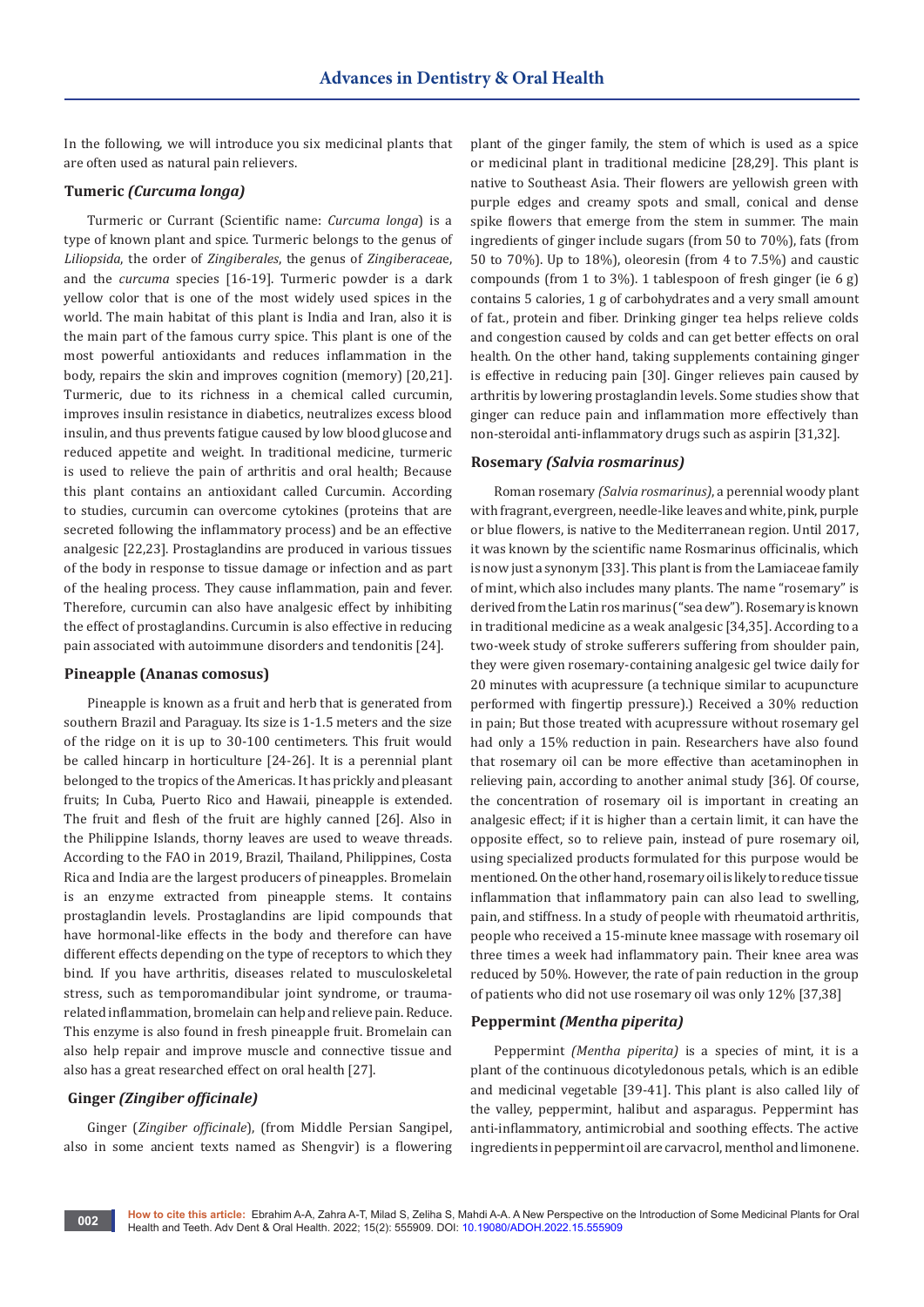Diluted peppermint extract is often used in topical analgesics. Peppermint is traditionally used to relieve painful spasms and problems associated with arthritis. Rubbing peppermint oil on the temples and forehead can also relieve tension headaches (the most common type of headache). However, you should avoid rubbing peppermint oil on cut skin, because this substance can cause allergic reactions. For this reason, you should do a skin sensitivity test before using peppermint oil on the painful area. To do this, apply a small amount of oil on the skin of your arm. If after 24 hours there are no signs of allergies such as redness, itching, swelling, etc., topical application of this oil will most likely be safe for you. Note that this oil should not be used for children [42-44].

#### **Clove** *(Syzygium aromaticum)*

Clove is a type of medicinal plant; the tree of this plant is green all the year. The flowers of this plant have a strong aromatic smell and the height of the tree is 10 to 12 meters and sometimes it grows up to 20 meters and has large leaves with red flowers. The flower buds are pale at first and gradually turn green and then red, at which time the fruit of the tree is ready to be harvested. It is used as a spice in pickles and its seeds are also used as medicine [45,46]. Carnation is currently harvested primarily in India, Indonesia, Madagascar, Iran, Zanzibar, Pakistan, Vietnam, and Sri Lanka. Cloves, like other herbal supplements, can be used to treat a wide range of ailments. Cloves help reduce nausea and treat colds. This plant can also relieve headaches and pain caused by arthritis. Clove also has a toothache effect. In addition, cloves can be used as a topical analgesic. One study suggests the use of cloves to treat fungal infections, although more research is needed to prove its effectiveness [47,48]. Eugenol, the active ingredient in cloves, is a natural painkiller found in some over-the-counter medications. Rubbing a small amount of clove oil on the gums can relieve toothache temporarily until you see a dentist; but if you apply a lot of undiluted clove oil on your gums, it will probably damage your gums; Therefore, it is better to consult your dentist before using this method at home [49-51]. If you have bleeding disorders or are taking blood-thinning medications, you should be very careful when consuming products containing cloves, as clove oil can increase the risk of abnormal bleeding.

# **Discussion**

In order to promote community health and eliminate the exorbitant costs of treatment, it is enough to create a proper culture about these products so that communities are encouraged to use these natural medicines and do not start using chemical medicines with any small disease. For example, the common cold or common new weak mutations of Covid 19 are some of the diseases that people get several times a year, if you are careful, people who constantly take a variety of pills to cure this disease (even before the disease and with the least symptoms to try), they take more colds than other people for a long time, but people who are more resistant and use less pills and chemicals have a stronger immune system and last longer [52-58]. They achieve a short

recovery time. By reviewing the cost of oral treatment in dental clinics and offices and considering that the price of many dental equipments and materials has raised hugely, you will surely come to the conclusion that the best way is to take care of and prevent oral disease.

#### **References**

- 1. Petersen P, Kwan S (2021) The  $7<sup>th</sup>$  WHO Global Conferences on Health Promotion-towards Integration of Oral Health (Nairobi, Kenya 2009). Community Dent Health 26: 1109.
- 2. Smida I, Pentelescu C, Pentelescu O, Sweidan A, Oliviero N, et al. (2019) Tamanai-benefits of seabuckthorn (Hippophaerhamnoides) pulp oilbased mouth wash on oral health. J Appl Microbiol 126: 1594-1605.
- 3. Alinia-Ahandani E, Fazilati M, Alizadeh Z, Boghozian A (2018) The Introduction of Some Mushrooms as an Effective Source of Medicines in Iran Northern. Biol Med (Aligarh) 10: 451.
- 4. Alinia-Ahandani E, Alizadeh-Terepoei Z, Sheydaei M (2020) Some Pointed Medicinal Plants to Treat the Tick-Borne Disease. Op Acc J Bio Sci & Res 1(5): 1-3.
- 5. Alinia-Ahandani E, Sheydaei M, Shirani-Bidabadi B, Alizadeh-Terepoei ZJ (2020) Glob Trends Pharm Sci 11(3): 8021-8033.
- 6. Sheydaei M, Alinia-Ahandani E (2020) Cancer and polymeric-carriers., Biomed J Sci & Tech Res 31: 24107-24110.
- 7. [Sheydaei M, Alinia-Ahandani E \(2020\) Cancer and the Role of](http://journal.fums.ac.ir/browse.php?a_id=2384&sid=1&slc_lang=en&ftxt=0)  [Polymeric-Carriers in Diagnosis and Treatment. Journal of Fasa](http://journal.fums.ac.ir/browse.php?a_id=2384&sid=1&slc_lang=en&ftxt=0)  [University of Medical Sciences 10\(3\): 2408-2421.](http://journal.fums.ac.ir/browse.php?a_id=2384&sid=1&slc_lang=en&ftxt=0)
- 8. Sheydaei M, Alinia-Ahandani E, Ghiasvandnia P (2020) Cancer and The Role of Polymer-Carriers in Drug Delivery. Journal of Genetics and Cell Biology. 4(1): 217-220.
- 9. [Sheydaei M, Alinia-Ahandani E \(2021\) Breast Cancer and the Role](https://econpapers.repec.org/article/abfjournl/v_3a34_3ay_3a2021_3ai_3a5_3ap_3a27057-27061.htm)  [of Polymer-Carriers in Treatment. Biomedical Journal of Scientific &](https://econpapers.repec.org/article/abfjournl/v_3a34_3ay_3a2021_3ai_3a5_3ap_3a27057-27061.htm)  [Technical Research 34\(5\): 27057-27061.](https://econpapers.repec.org/article/abfjournl/v_3a34_3ay_3a2021_3ai_3a5_3ap_3a27057-27061.htm)
- 10. Sheydaei M, Alinia-Ahandani E, Selamoglu Z, Alizadeh-Terepoei Z, Boghozian-Gharghani (2020) A Some Heavy Metals in Different Parts of Consumed Chickens in Lahijan City - Iran; Health Risk Assessment. Op Acc J Bio Sci & Res 6(1): 1-4.
- 11. Alinia-Ahandani E, Sheydaei M, Akram M, Selamoglu Z, Alizadeh-Terepoei M (2021) Heavy Metals Concentrations in Some Roadsides with Different Traffic Volumes in Rasht City-Iran.Op Acc J Bio Sci & Res 7(1).
- 12. Alinia-Ahandani E, Fazilati M, Boghozian A, Alinia-Ahandani M (2019) Effect of ultraviolet (UV) radiation bonds on growth and chlorophyll content of Dracocephalummoldavica L herb. J Biomol Res Ther 8: 1-4.
- 13. Alinia-Ahandani E (2018) Medicinal plants with disinfectant effects. J Pharm Sci Res 10: 1-1.
- 14. [Ahandani EA, Gawwad MRA, Yavari A \(2013\) Extraction and](https://www.cabdirect.org/cabdirect/abstract/20143114316)  [preparation of psoralen from different plant part of psoralea corylifolia](https://www.cabdirect.org/cabdirect/abstract/20143114316)  [and psoralen increasing with some elicitors. J Plant Biol Res 2\(2\): 25-](https://www.cabdirect.org/cabdirect/abstract/20143114316) [37.](https://www.cabdirect.org/cabdirect/abstract/20143114316)
- 15. M. Hobdell, PE Petersen, J Clarkson, N (2003) Johnson Global goals for oral health 2020, International Dental Journal 53(5): 285-288.
- 16. [Nagpal M, Sood S \(2013\) Role of curcumin in systemic and oral health:](https://www.ncbi.nlm.nih.gov/labs/pmc/articles/PMC3633300/)  [An overview. Journal of natural science, biology, and medicine 4\(1\):](https://www.ncbi.nlm.nih.gov/labs/pmc/articles/PMC3633300/)  [3-7.](https://www.ncbi.nlm.nih.gov/labs/pmc/articles/PMC3633300/)
- 17. Deogade SC, Ghate S (2015) Curcumin: therapeutic applications in systemic and oral health. Int J Biol Pharm Res 6(4): 281-90.

**003**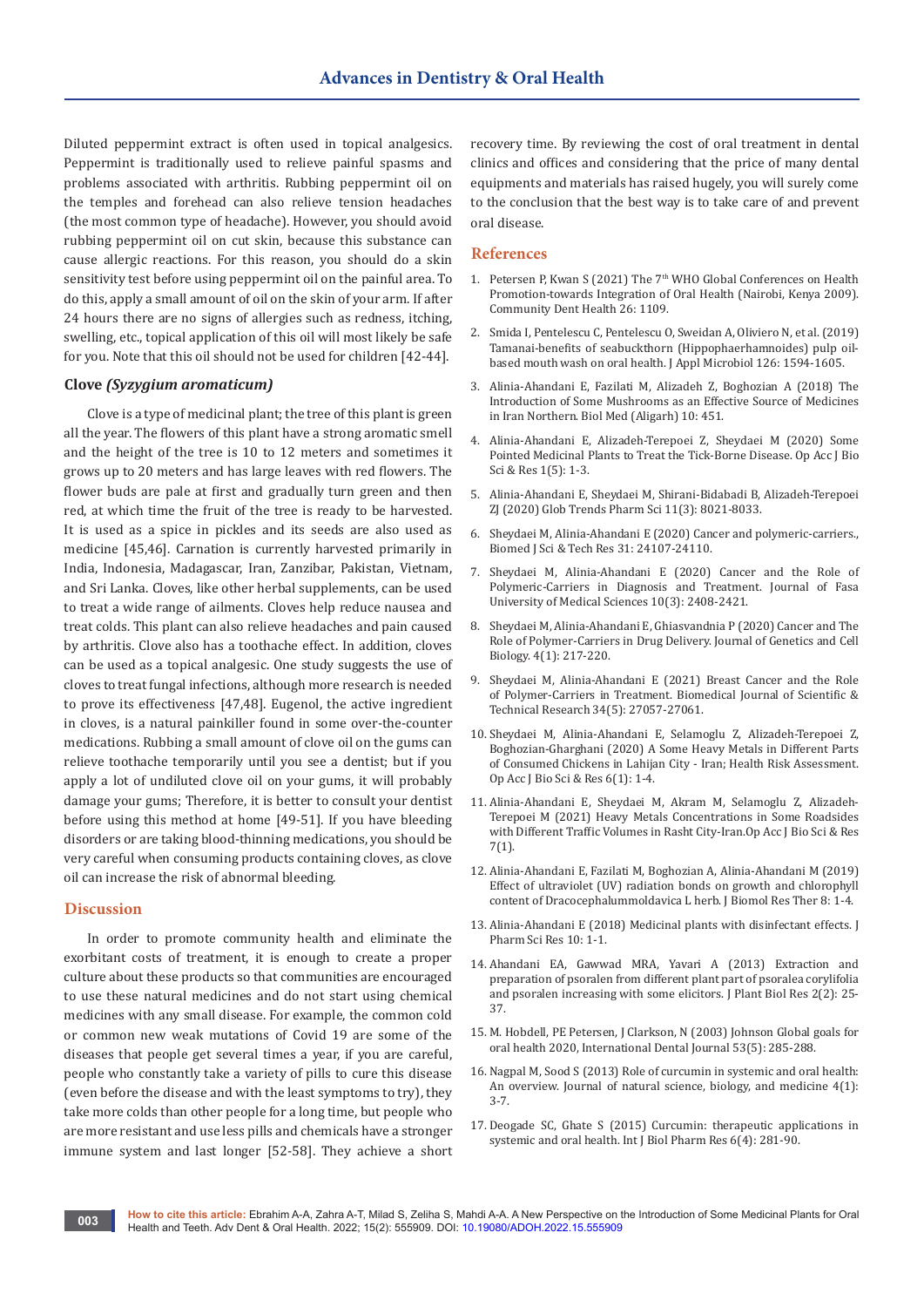- 18. Kuwatada JS, Raja M, Sood P (2017) Turmeric: A boon to oral health. Int J Oral Care Res 5(4): 338-341.
- 19. [Vaughn AR, Branum A, Sivamani RK \(2016\) Effects of turmeric](https://pubmed.ncbi.nlm.nih.gov/27213821/)  [\(Curcuma longa\) on skin health: a systematic review of the clinical](https://pubmed.ncbi.nlm.nih.gov/27213821/)  [evidence. Phytotherapy Research 30\(8\): 1243-1264.](https://pubmed.ncbi.nlm.nih.gov/27213821/)
- 20. [Y Tilahun \(2018\) Ethnobotanical study of traditional medicinal plants](https://www.semanticscholar.org/paper/Ethnobotanical-study-of-traditional-medicinal-used-Tilahun/bf669d6b15817a03755686e9435ef132e9f4be6c)  [used in and around Adigrat town, eastern Tigray, Ethiopia, Journal of](https://www.semanticscholar.org/paper/Ethnobotanical-study-of-traditional-medicinal-used-Tilahun/bf669d6b15817a03755686e9435ef132e9f4be6c)  [Medicinal Plants Studies 6\(4\): 11-19.](https://www.semanticscholar.org/paper/Ethnobotanical-study-of-traditional-medicinal-used-Tilahun/bf669d6b15817a03755686e9435ef132e9f4be6c)
- 21. [Kocaadam B, Şanlier N \(2017\) Curcumin, an active component of](https://pubmed.ncbi.nlm.nih.gov/26528921/)  [turmeric \(Curcuma longa\), and its effects on health. Critical reviews in](https://pubmed.ncbi.nlm.nih.gov/26528921/)  [food science and nutrition 57\(13\): 2889-2895.](https://pubmed.ncbi.nlm.nih.gov/26528921/)
- 22. [Naidu S, Suresh A \(2018\) Effects of turmeric \(](https://www.journalijdr.com/effects-turmeric-curcuma-longa-dentistry)*Curcuma longa*) in [dentistry. Int J Dev Res 8: 21828-21831.](https://www.journalijdr.com/effects-turmeric-curcuma-longa-dentistry)
- 23. Yousif R, Alsamydai M (2019) Factors Inϑluencing 322 Woman Behavior to Visit Dental Clinic to Improve 323 their Smile. Indian Journal of Public Health 324 Research & Development p. 10.
- 24. Hakeem KR, Abdul W M, Hussain MM, Razvi SSI (2019) Role of Medicinal Plant Species in Oral Health Sector. In Oral Health and Herbal Medicine p. 19-28.
- 25. [Liliany D, Widyarman AS, Erfan E, Sudiono J, Djamil M S \(2018\)](https://www.scidentj.com/article.asp?issn=2580-6548;year=2018;volume=2;issue=2;spage=39;epage=50;aulast=Liliany;type=0)  [Enzymatic activity of bromelain isolated pineapple \(](https://www.scidentj.com/article.asp?issn=2580-6548;year=2018;volume=2;issue=2;spage=39;epage=50;aulast=Liliany;type=0)*Ananas comosus*) [hump and its antibacterial effect on Enterococcus faecalis. Scientific](https://www.scidentj.com/article.asp?issn=2580-6548;year=2018;volume=2;issue=2;spage=39;epage=50;aulast=Liliany;type=0)  [Dental Journal 2\(2\): 39-50.](https://www.scidentj.com/article.asp?issn=2580-6548;year=2018;volume=2;issue=2;spage=39;epage=50;aulast=Liliany;type=0)
- 26. [Taussig SJ, Batkin S \(1988\) Bromelain, the enzyme complex of](https://pubmed.ncbi.nlm.nih.gov/3287010/)  [pineapple \(Ananas comosus\) and its clinical application. An update.](https://pubmed.ncbi.nlm.nih.gov/3287010/)  [Journal of ethnopharmacology 22\(2\): 191-203.](https://pubmed.ncbi.nlm.nih.gov/3287010/)
- 27. Wali N (2019) Pineapple (*Ananas comosus*). In Nonvitamin and nonmineral nutritional supplements. Academic Press pp. 367-373.
- 28. Anushri M, Yashoda R, Puranik MP (2015) Herbs: A good alternatives to current treatments for oral health problems. dermatitis (from topical application) 7: 9-12.
- 29. [Ganeshpurkar A, Thakur A, Jaiswal A \(2020\) Ginger in oral care. Natural](https://onlinelibrary.wiley.com/doi/abs/10.1002/9781119618973.ch21)  [Oral Care in Dental Therapy 329-343.](https://onlinelibrary.wiley.com/doi/abs/10.1002/9781119618973.ch21)
- 30. [Rubin D, Patel V, Dietrich E \(2019\) Effects of oral ginger supplementation](https://www.hindawi.com/journals/crim/2019/8784029/)  [on the INR. Case Reports in Medicine.](https://www.hindawi.com/journals/crim/2019/8784029/)
- 31. Singletary K (2010) (2019) Ginger: an overview of health benefits. Nutrition Today 45(4): 171-183.
- 32. [Anh NH, Kim SJ, Long NP, Min JE, Yoon YC, et al. \(2020\) Ginger on](https://www.meta.org/papers/ginger-on-human-health-a-comprehensive-systematic/31935866)  [human health: a comprehensive systematic review of 109 randomized](https://www.meta.org/papers/ginger-on-human-health-a-comprehensive-systematic/31935866)  [controlled trials. Nutrients 12\(1\): 157.](https://www.meta.org/papers/ginger-on-human-health-a-comprehensive-systematic/31935866)
- 33. [de Oliveira JR, de Jesus D, de Oliveira LD \(2017\)](https://ojs.ict.unesp.br/index.php/cob/article/view/1317) *Rosmarinus officinalis L*[.\(rosemary\) extract decreases the biofilms viability of oral health](https://ojs.ict.unesp.br/index.php/cob/article/view/1317)  [interest. Brazilian Dental Science 20\(1\): 64-69.](https://ojs.ict.unesp.br/index.php/cob/article/view/1317)
- 34. Matsuzaki Y, Tsujisawa T, Nishihara T, Nakamura M, Kakinoki Y (2013) Antifungal activity of chemotype essential oils from rosemary against Candida albicans.
- 35. [Anadon A, Martinez Larranaga MR, Martinez MA, Ares I, Garcia Risco](https://pubmed.ncbi.nlm.nih.gov/18468034/)  [MR, et al. \(2008\) Acute oral safety study of rosemary extracts in rats.](https://pubmed.ncbi.nlm.nih.gov/18468034/)  [Journal of food protection 71\(4\): 790-795.](https://pubmed.ncbi.nlm.nih.gov/18468034/)
- 36. Singletary K (2016) Rosemary: an overview of potential health benefits. Nutrition Today 51(2): 102-112.
- 37. [Shekar BRC, Nagarajappa R, Suma S, Thakur R \(2015\) Herbal extracts](https://pubmed.ncbi.nlm.nih.gov/26392704/)  [in oral health care-A review of the current scenario and its future](https://pubmed.ncbi.nlm.nih.gov/26392704/)  [needs. Pharmacognosy reviews 9\(18\): 87-92.](https://pubmed.ncbi.nlm.nih.gov/26392704/)
- 38. [Torwane NA, Hongal S, Goel P, Chandrashekar BR \(2014\) Role of](https://pubmed.ncbi.nlm.nih.gov/24600192/)

[Ayurveda in management of oral health. Pharmacognosy reviews](https://pubmed.ncbi.nlm.nih.gov/24600192/)  [8\(15\): 16-21.](https://pubmed.ncbi.nlm.nih.gov/24600192/)

- 39. Balakrishnan A (2015) Therapeutic uses of peppermint-a review. Journal of pharmaceutical sciences and research 7(7): 474.
- 40. [Park CM, Yoon HS \(2018\) Anti-bacterial effects of lavender and](https://synapse.koreamed.org/articles/1122284)  peppermint oils on *Streptococcus mutans*[. Journal of Korean Academy](https://synapse.koreamed.org/articles/1122284)  [of Oral Health 42\(4\): 210-215.](https://synapse.koreamed.org/articles/1122284)
- 41. [Ciancio SG \(2004\) Medications' impact on oral health. The Journal of](https://pubmed.ncbi.nlm.nih.gov/15551986/)  [the American Dental Association 135\(10\): 1440-1448.](https://pubmed.ncbi.nlm.nih.gov/15551986/)
- 42. Nivetha R, Murthykumar Karthikeyan, Ashwin KS, Kumar Nirmal, Priyadarshini R (2014) Effects of natural products on oral health: A review. Asian J Pharm Clin Res 7(5): 279-282.
- 43. [Alinia Ahandani E, Fazilati M, Alizadeh Z, Boghozian \(2018\) The](https://www.semanticscholar.org/paper/The-Introduction-of-Some-Mushrooms-as-an-Effective-Alinia-Ahandani-Fazilati/42e99b5041cec34d32aa2db3d3a35eeacca70c2d)  [Introduction of Some Mushrooms as an Effective Source of Medicines](https://www.semanticscholar.org/paper/The-Introduction-of-Some-Mushrooms-as-an-Effective-Alinia-Ahandani-Fazilati/42e99b5041cec34d32aa2db3d3a35eeacca70c2d)  [in Iran Northern. Biol Med \(Aligarh\) 10\(5\): 451.](https://www.semanticscholar.org/paper/The-Introduction-of-Some-Mushrooms-as-an-Effective-Alinia-Ahandani-Fazilati/42e99b5041cec34d32aa2db3d3a35eeacca70c2d)
- 44. Alinia-Ahandani E. (2018) Milk-increasing medicinal plants. J Pharm Sci Res 10: 4-4.
- 45. [Alinia-Ahandani E, Alizadeh Trepoei Z, Boghozian \(2019\) A Positive](https://biomedgrid.com/fulltext/volume5/positive-role-of-green-tea-as-an-anti-cancer-biomedical-source-in-iran-northern.000870.php)  [Role of Green Tea as An Anti-Cancer Biomedical Source in Iran](https://biomedgrid.com/fulltext/volume5/positive-role-of-green-tea-as-an-anti-cancer-biomedical-source-in-iran-northern.000870.php)  [Northern. Am J Biomed Sci& Res 5: 39-42.](https://biomedgrid.com/fulltext/volume5/positive-role-of-green-tea-as-an-anti-cancer-biomedical-source-in-iran-northern.000870.php)
- 46. Parvathi P, Geetha RV (2014) Spices and oral health. Research Journal of Pharmacy and Technology. 7(2): 235-237.
- 47. [Agrawal M, Agrawal S, Rastogi R, Singh P, Adyanthaya BR, et al. \(2014\)](https://www.semanticscholar.org/paper/A-review-on-uses-of-clove-in-oral-and-general-Agrawal-Agrawal/84e9f27e067f88170ac998509cd29d62eece88db)  [A review on uses of clove in oral and general health. Indian Journal of](https://www.semanticscholar.org/paper/A-review-on-uses-of-clove-in-oral-and-general-Agrawal-Agrawal/84e9f27e067f88170ac998509cd29d62eece88db)  [Research in Pharmacy and Biotechnology 2\(4\): 1321.](https://www.semanticscholar.org/paper/A-review-on-uses-of-clove-in-oral-and-general-Agrawal-Agrawal/84e9f27e067f88170ac998509cd29d62eece88db)
- 48. [Alinia Ahandani E, Malekirad AA, Nazem H, Fazilati M, Salavati H, et](https://www.magiran.com/paper/2382035)  [al. \(2021\) Assessment of Some Toxic Metals in Ziziphora \(](https://www.magiran.com/paper/2382035)*Ziziphora persica*[\) Obtained from Local Market in Lahijan, Northern Iran. Ann Mil](https://www.magiran.com/paper/2382035)  [Health Sci Res 19\(4\): e119991.](https://www.magiran.com/paper/2382035)
- 49. [Pulikottil SJ, Nath S \(2015\) Potential of clove of](https://journals.co.za/doi/10.10520/EJC171458) *Syzygium aromaticum* [in development of a therapeutic agent for periodontal disease: A](https://journals.co.za/doi/10.10520/EJC171458)  [review. South African Dental Journal 70\(3\): 108-115.](https://journals.co.za/doi/10.10520/EJC171458)
- 50. Alinia-Ahandani E, Nazem H, Boghozian A, Alizadeh Z (2019) Hepatitis and some effective herbs: A review. EAS J Parasitol Infect Dis 1: 20-7.
- 51. Singletary K (2014) Clove: overview of potential health benefits. Nutrition Today 49(4): 207-224.
- 52. Alinia Ahandani E, Alizadeh Terepoei Z, Sheydaei M, Peysepar Balalami F (2020) Assessment of soil on some heavy metals and its pollution in Roodsar-Iran. Biomed J Sci & Tech Res 28: 21977-21979.
- 53. [Alinia-Ahandani E, Boghozian A, Alizadeh Trepoei Z \(2019\) New](https://juniperpublishers.com/jgwh/JGWH.MS.ID.555927.php)  [Approaches of Some Herbs Used for Reproductive Issues in the World:](https://juniperpublishers.com/jgwh/JGWH.MS.ID.555927.php)  [Short Review. J Gynecol Women's Health 16\(1\): 1-7.](https://juniperpublishers.com/jgwh/JGWH.MS.ID.555927.php)
- 54. Alinia-Ahandani E, Nazem H, Boghozian A, Alizadeh Z, (2019) Hepatitis and some effective herbs: A review. EAS J Parasitol Infect Dis 1: 20-27.
- 55. Alinia-Ahandani E, (2018) Medicinal plants and their usages in cancer. J Pharm Sci Res 10: 2-2.
- 56. Alinia Ahandani E, Sheydaei M (2020) Overview of the Introduction to the New Coronavirus (Covid19): A Review. J Med Biol Sci Res 6(2): 14- 20.
- 57. Alinia Ahandani E, (2018) Medicinal plants effective on pregnancy, infections during pregnancy, and fetal infections. J Pharm Sci Res 10: 3-3.
- 58. Alinia Ahandani E, Kafshdar Jalali H, Mohammadi Ch (2019) Opened Approaches on Treatment and Herbs' Location in Iran. Am J Biomed Sci & Res 5(5).